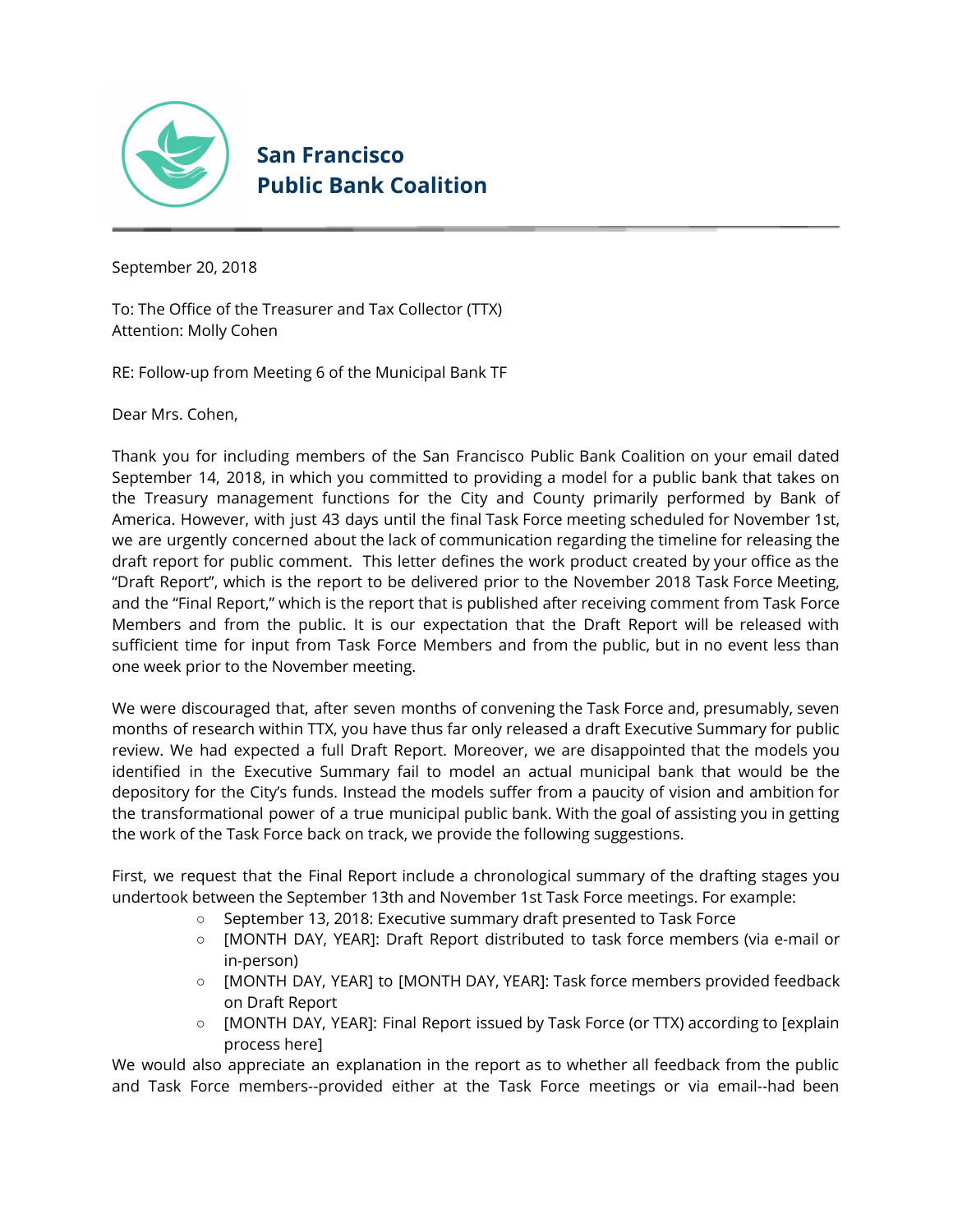incorporated into the Draft Report between September 13 and the time the report is finalized. If not, please include reasons for excluding such feedback.

In addition, we will be reviewing the Draft Report for elaboration of subjects in the pages that follow.

#### **Required characteristics of a municipal public bank**

The San Francisco Public Bank Coalition has adopted the following characteristics as non-negotiable for a San Francisco municipal public bank (the "Bank"):

- 1. **Public Funds & Ownership.** San Francisco taxpayer money is currently entrusted to private banks that engage in socially and environmentally destructive practices fundamentally contrary to the values of San Franciscans. The profit derived from their loans benefits private shareholders who are not accountable to our City. The primary purpose of the municipal public bank of San Francisco is to create an entity that the City owns and controls. Only public entities shall be able to own shares in the Bank. Further, the Bank shall be adequately capitalized over time in order to be entrusted with the City's deposits.
- 2. **Local Control & Public Welfare.** The Bank shall operate on principles of local control for the benefit of the (community/communities) that own it, and invest for the purposes of enhancing the welfare of those communities, rather than the private wealth of a class of shareholders.
- 3. **Accountability and Transparency.** The Bank shall adopt mechanisms for ensuring community oversight, accountability, and transparency.
- 4. **Underserved Communities.** The Bank shall directly or indirectly provide credit and financial services to local communities underserved by mainstream commercial banks and lenders as well as public finance programs, to undo the historical legacy of wealth disparities and harmful economic, environmental, social, housing and transportation impacts.
- 5. **Community Wealth Building.** The public bank shall seek in its lending programs to promote an economy that upholds social justice and ecological sustainability. In its lending priorities, it shall promote community ownership and community wealth building, including investments in permanently affordable housing, renewable energy infrastructure, students and educators, locally-owned social enterprises, cooperatives, and community-based nonprofit organizations.
- 6. **Cooperation with Existing Community Banking Institutions.** The Bank shall strengthen the lending capacity of existing non-Wall Street credit unions and local banks by partnering, rather than competing, with them on participation lending and other programs.
- 7. **Indigenous Rights.** The public bank shall act within a reparations framework to (1) recognize the historic injustices carried out in this particular place now known as San Francisco, (2) protect sacred sites and support indigenous land trusts, and (3) uphold indigenous people's right to Free, Prior, and Informed Consent.
- 8. **Prohibitions.** The Bank should refrain from investing in sectors that exacerbate negative environmental conditions and socio-economic disparities, including fossil fuels, tobacco, military and weapons, prisons and detention centers.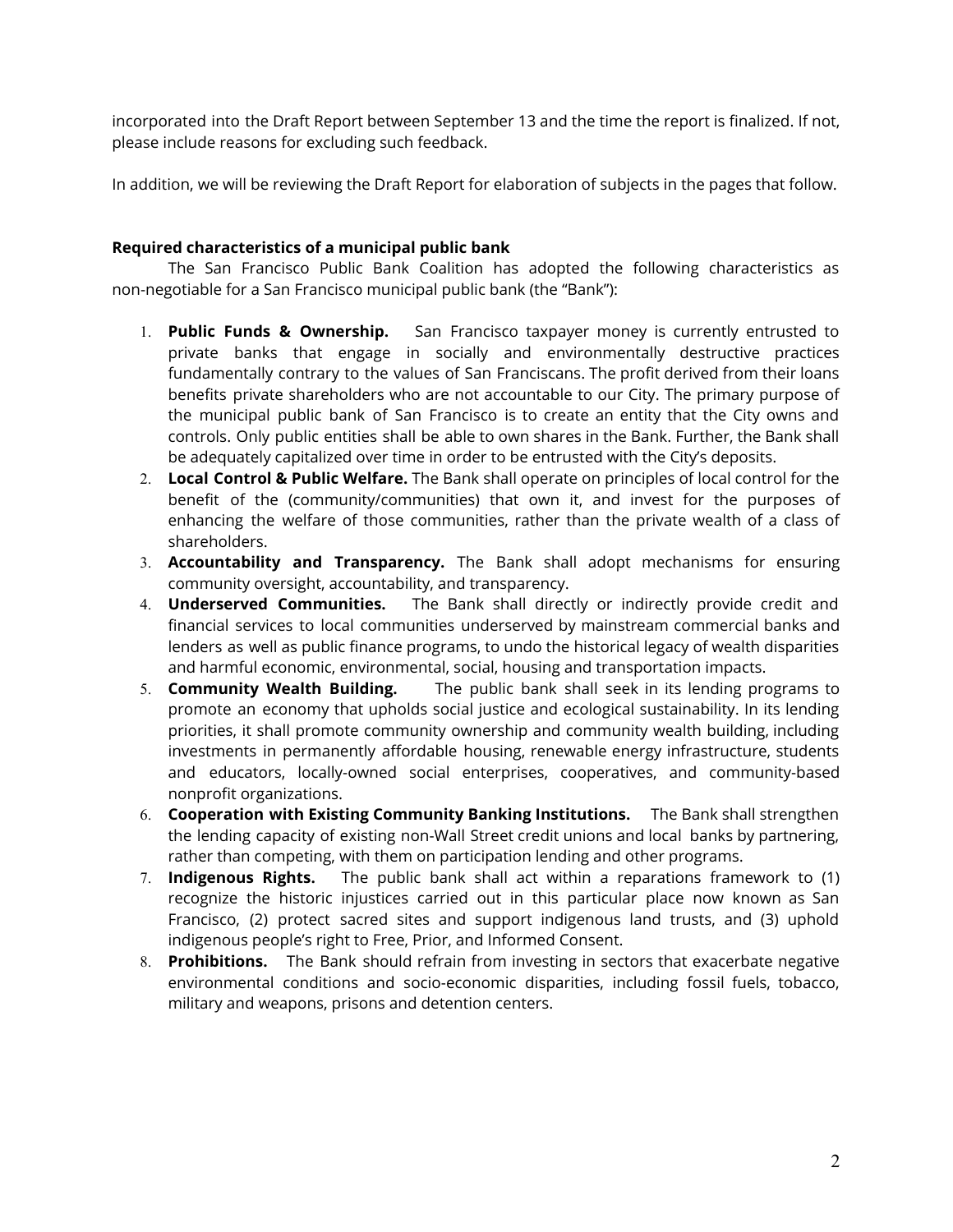# **A holistic cost-benefit analysis of establishing a the Bank versus maintaining current banking relationships with Wall Street banks**

In its aim to present a holistic--though less than exhaustive--Cost Benefit Analysis of establishing a municipal bank to the Board of Supervisors, we ask the Treasurer's Office to calculate not only the expenses and benefits of establishing the Bank, but also the expenses and benefits of maintaining the City's current system of banking relationships with Wall Street banks. To this end, we ask that the Treasurer's Office calculate

- ALL city expenses of banking services for each of the past ten years including, but not limited to: bond debt, cash management services, brokerage services, and security custodian services; and
- Return on Investment (ROI) for each of the past ten years from the City's Pooled Investment Fund, as well as interest in any savings accounts.

# **Options for capitalizing a Bank**

The Task Force has covered the issue of capitalizing the municipal bank at a few meetings. We hope the report addresses this crucial topic, and provides an explanation of how the State of North Dakota and Territory of American Samoa capitalized their own public banks.

## **A multi-category comparison between municipal public bank models provided by the Treasurer's Office, and the Bank of North Dakota**

In conversations with staff of the Treasurer's Office, we understood that the Treasurer's Office was studying the Bank of North Dakota as a model from which to build upon for a potential municipal bank, adjusted for the unique investment opportunities, priorities, and values of the City and County San Francisco. As we know, BND (1) is not FDIC insured, but rather insured by the State of North Dakota; (2) has four main lines of business: home mortgages, student loans, business, and agriculture; (3) has a governance structure headed by the governor, the attorney general, and head of their agricultural department, as well as an Advisory Board and Executive Committee; and (4) does not provide direct loans, but rather partners onto existing loans and programs originated by in-state credit unions and banks. In keeping with that model, while also tailoring the model to the specific investment opportunities, priorities, and values of San Franciscans, we ask the Treasurer's Office to

- Model a Bank that does not provide direct loans, but rather follows in the footsteps of the Bank of North Dakota by partnering with credit unions and in-state, non-Wall Street banks on loans in sectors that align with San Francisco priorities:
	- Permanently affordable housing
	- Green energy infrastructure
	- Student loans
	- Small businesses
- Adjust the rates of return and interest rates included in all models, with input from credit unions and local banks with which a San Francisco municipal bank could partner on their existing loans
- A side-by-side comparison of all models in the Draft Report, with the models of the Bank of North Dakota--and, if possible, the new Territory Bank (American Samoa)--across the categories of:
	- Mission
	- Principles
	- Governance
	- Lines of business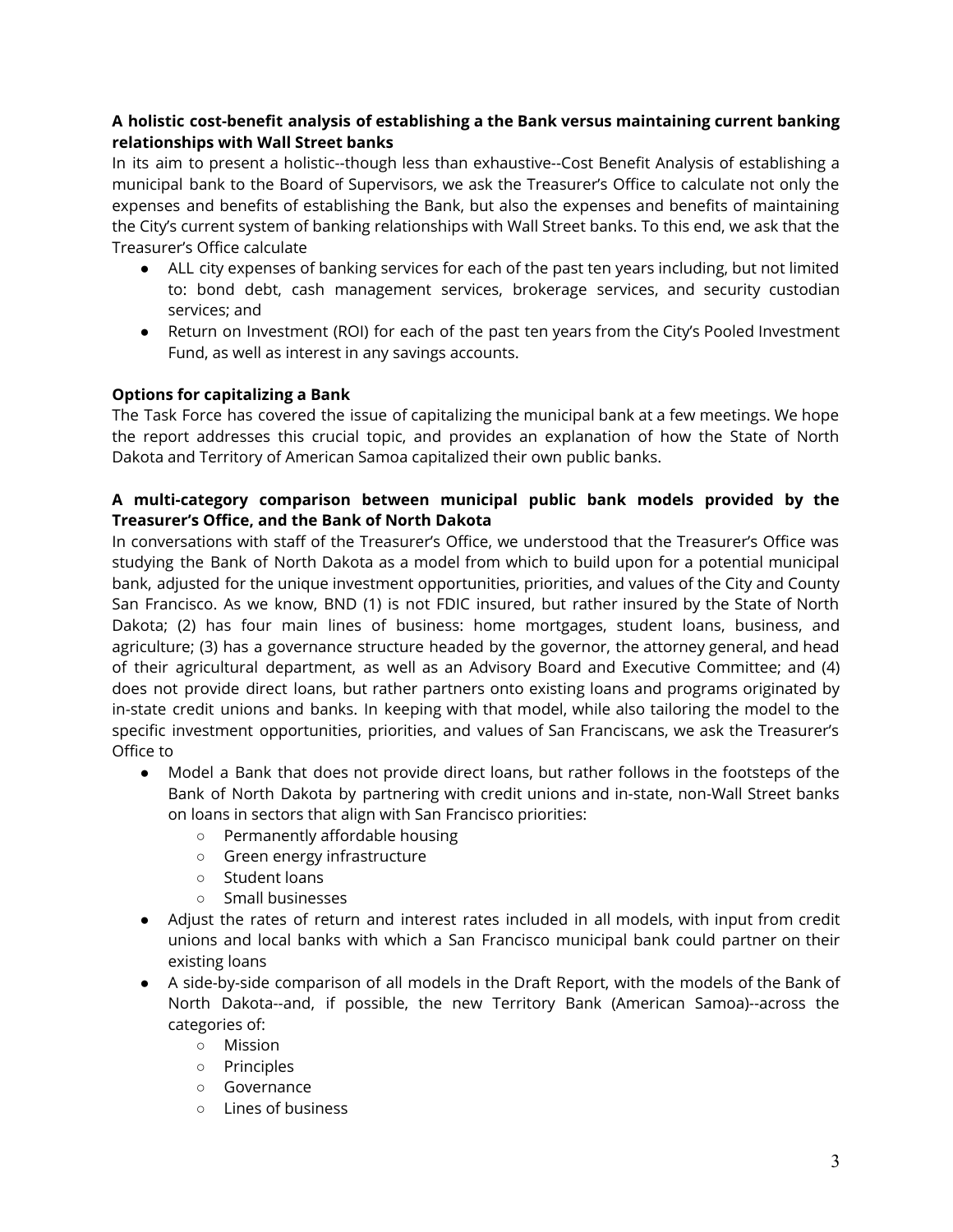- Insurance
- Capitalization; and
- Cooperation, rather than competition, with local credit unions and local ("non-Wall Street") banks.

### **An explanation of the state charter application process**

It is our understanding that the City will need to apply to the state Department of Business Oversight (DBO) for a depository bank license. On the subject of the DBO's state charter application process, we ask the Treasurer to clarify the following:

- the role of a Board of Directors;
- the requirement for a business plan;
- the roles of "bank organizers,";
- Start-up cost estimation requirements;
- capitalization requirements;
- An estimation of the time it will take to complete the charter application process [The Executive Summary Draft presented 5 years, while Task Force member Marc Franson said may only take 18 months; and
- Whether the DBO has discretion to waive the FDIC insurance requirement for the municipal public bank's application;

#### **A clear pathway to establishing a municipal public bank**

Please include in the report an explanation of the necessary steps the City must take in establishing a Bank. Our Coalition projects this pathway to include:

- 1. Identifying which barriers exist in current law to establishing a Bank, and identifying ways to either address or amend state laws. For example
	- a. Can the city work around collateralization regulations with letters of credit from the Federal Home Loan Bank? We understand that this is the Treasurer's current practice with roughly \$80 million in City deposits to local banks and credit unions.
	- b. Should state legislators create a separate public bank charter that defines a public bank?
- 2. Recommendation to bring a charter amendment to the voters of San Francisco City and County establishing:
	- a. mission and principles of the Bank;
	- b. a governance model, including a Board of Directors, with appropriate levels of autonomy, community representation, transparency, and accountability; and
	- c. a mandate for "bank organizers" within the Treasurer's office to facilitate the process of applying to the DBO for a state charter, and to assist the Board of Directors in drafting a business plan.
- 3. Recommendations for capitalization of the Bank to include: a one-time appropriation from the City, a loan from the city, issuing non-voting shares to the public, seeking grants, etc.

### **Public commentary**

Finally, please include in the Draft Report a copy of our statement dated September 14, 2018, as well as a copy of this letter.